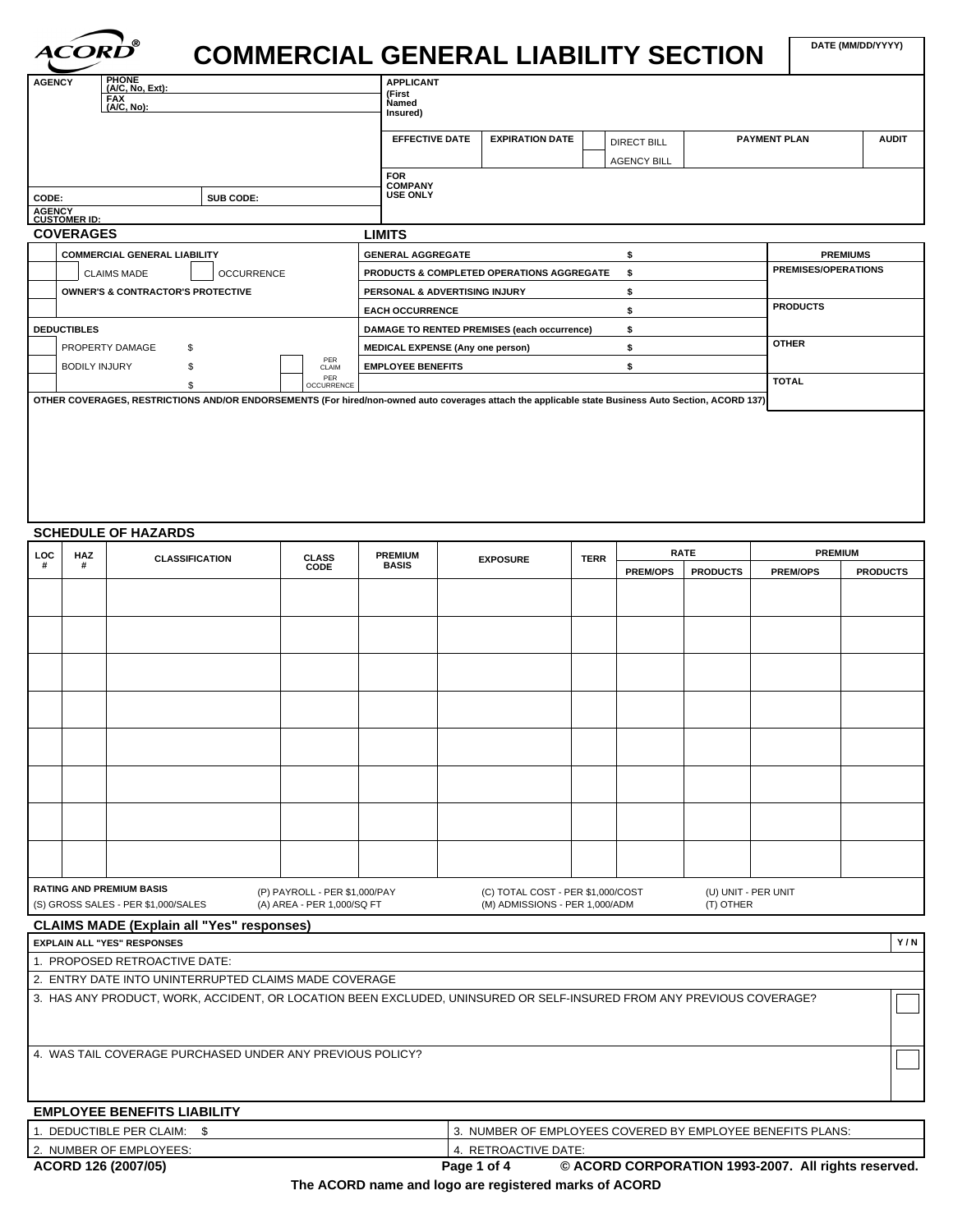## **CONTRACTORS**

| <b>CUNIRACIORS</b>                                                                                                                     |                           |                                 |                           |                             |  |                        |                        |     |  |
|----------------------------------------------------------------------------------------------------------------------------------------|---------------------------|---------------------------------|---------------------------|-----------------------------|--|------------------------|------------------------|-----|--|
| EXPLAIN ALL "YES" RESPONSES (For past or present operations)                                                                           |                           |                                 |                           |                             |  |                        |                        | Y/N |  |
| 1. DOES APPLICANT DRAW PLANS, DESIGNS, OR SPECIFICATIONS FOR OTHERS?                                                                   |                           |                                 |                           |                             |  |                        |                        |     |  |
|                                                                                                                                        |                           |                                 |                           |                             |  |                        |                        |     |  |
|                                                                                                                                        |                           |                                 |                           |                             |  |                        |                        |     |  |
| 2. DO ANY OPERATIONS INCLUDE BLASTING OR UTILIZE OR STORE EXPLOSIVE MATERIAL?                                                          |                           |                                 |                           |                             |  |                        |                        |     |  |
|                                                                                                                                        |                           |                                 |                           |                             |  |                        |                        |     |  |
|                                                                                                                                        |                           |                                 |                           |                             |  |                        |                        |     |  |
| 3. DO ANY OPERATIONS INCLUDE EXCAVATION, TUNNELING, UNDERGROUND WORK OR EARTH MOVING?                                                  |                           |                                 |                           |                             |  |                        |                        |     |  |
|                                                                                                                                        |                           |                                 |                           |                             |  |                        |                        |     |  |
|                                                                                                                                        |                           |                                 |                           |                             |  |                        |                        |     |  |
| 4. DO YOUR SUBCONTRACTORS CARRY COVERAGES OR LIMITS LESS THAN YOURS?                                                                   |                           |                                 |                           |                             |  |                        |                        |     |  |
|                                                                                                                                        |                           |                                 |                           |                             |  |                        |                        |     |  |
|                                                                                                                                        |                           |                                 |                           |                             |  |                        |                        |     |  |
| 5. ARE SUBCONTRACTORS ALLOWED TO WORK WITHOUT PROVIDING YOU WITH A CERTIFICATE OF INSURANCE?                                           |                           |                                 |                           |                             |  |                        |                        |     |  |
|                                                                                                                                        |                           |                                 |                           |                             |  |                        |                        |     |  |
|                                                                                                                                        |                           |                                 |                           |                             |  |                        |                        |     |  |
| 6. DOES APPLICANT LEASE EQUIPMENT TO OTHERS WITH OR WITHOUT OPERATORS?                                                                 |                           |                                 |                           |                             |  |                        |                        |     |  |
|                                                                                                                                        |                           |                                 |                           |                             |  |                        |                        |     |  |
|                                                                                                                                        |                           |                                 |                           |                             |  |                        |                        |     |  |
| DESCRIBE THE TYPE OF WORK SUBCONTRACTED                                                                                                |                           | \$ PAID TO SUB-<br>CONTRACTORS: |                           | % OF WORK<br>SUBCONTRACTED: |  | # FULL-<br>TIME STAFF: | # PART-<br>TIME STAFF: |     |  |
|                                                                                                                                        |                           |                                 |                           |                             |  |                        |                        |     |  |
|                                                                                                                                        |                           |                                 |                           |                             |  |                        |                        |     |  |
| PRODUCTS/COMPLETED OPERATIONS                                                                                                          |                           |                                 |                           |                             |  |                        |                        |     |  |
| <b>PRODUCTS</b>                                                                                                                        | <b>ANNUAL GROSS SALES</b> | # OF UNITS                      | <b>TIME IN<br/>MARKET</b> | EXPECTED<br>LIFE            |  | <b>INTENDED USE</b>    | PRINCIPAL COMPONENTS   |     |  |
|                                                                                                                                        |                           |                                 |                           |                             |  |                        |                        |     |  |
|                                                                                                                                        |                           |                                 |                           |                             |  |                        |                        |     |  |
|                                                                                                                                        |                           |                                 |                           |                             |  |                        |                        |     |  |
|                                                                                                                                        |                           |                                 |                           |                             |  |                        |                        |     |  |
|                                                                                                                                        |                           |                                 |                           |                             |  |                        |                        |     |  |
|                                                                                                                                        |                           |                                 |                           |                             |  |                        |                        |     |  |
| EXPLAIN ALL "YES" RESPONSES (For any past or present product or operation) PLEASE ATTACH LITERATURE, BROCHURES, LABELS, WARNINGS, ETC. |                           |                                 |                           |                             |  |                        |                        | Y/N |  |
| 1. DOES APPLICANT INSTALL, SERVICE OR DEMONSTRATE PRODUCTS?                                                                            |                           |                                 |                           |                             |  |                        |                        |     |  |
|                                                                                                                                        |                           |                                 |                           |                             |  |                        |                        |     |  |
|                                                                                                                                        |                           |                                 |                           |                             |  |                        |                        |     |  |
| 2. FOREIGN PRODUCTS SOLD, DISTRIBUTED, USED AS COMPONENTS? (If "YES", attach ACORD 815)                                                |                           |                                 |                           |                             |  |                        |                        |     |  |
| 3. RESEARCH AND DEVELOPMENT CONDUCTED OR NEW PRODUCTS PLANNED?                                                                         |                           |                                 |                           |                             |  |                        |                        |     |  |
|                                                                                                                                        |                           |                                 |                           |                             |  |                        |                        |     |  |
|                                                                                                                                        |                           |                                 |                           |                             |  |                        |                        |     |  |
| 4. GUARANTEES, WARRANTIES, HOLD HARMLESS AGREEMENTS?                                                                                   |                           |                                 |                           |                             |  |                        |                        |     |  |
|                                                                                                                                        |                           |                                 |                           |                             |  |                        |                        |     |  |
|                                                                                                                                        |                           |                                 |                           |                             |  |                        |                        |     |  |
| 5. PRODUCTS RELATED TO AIRCRAFT/SPACE INDUSTRY?                                                                                        |                           |                                 |                           |                             |  |                        |                        |     |  |
|                                                                                                                                        |                           |                                 |                           |                             |  |                        |                        |     |  |
|                                                                                                                                        |                           |                                 |                           |                             |  |                        |                        |     |  |
| 6. PRODUCTS RECALLED, DISCONTINUED, CHANGED?                                                                                           |                           |                                 |                           |                             |  |                        |                        |     |  |
|                                                                                                                                        |                           |                                 |                           |                             |  |                        |                        |     |  |
|                                                                                                                                        |                           |                                 |                           |                             |  |                        |                        |     |  |
| 7. PRODUCTS OF OTHERS SOLD OR RE-PACKAGED UNDER APPLICANT LABEL?                                                                       |                           |                                 |                           |                             |  |                        |                        |     |  |
|                                                                                                                                        |                           |                                 |                           |                             |  |                        |                        |     |  |
|                                                                                                                                        |                           |                                 |                           |                             |  |                        |                        |     |  |
| 8. PRODUCTS UNDER LABEL OF OTHERS?                                                                                                     |                           |                                 |                           |                             |  |                        |                        |     |  |
|                                                                                                                                        |                           |                                 |                           |                             |  |                        |                        |     |  |
|                                                                                                                                        |                           |                                 |                           |                             |  |                        |                        |     |  |
| 9. VENDORS COVERAGE REQUIRED?                                                                                                          |                           |                                 |                           |                             |  |                        |                        |     |  |
|                                                                                                                                        |                           |                                 |                           |                             |  |                        |                        |     |  |
|                                                                                                                                        |                           |                                 |                           |                             |  |                        |                        |     |  |
| 10. DOES ANY NAMED INSURED SELL TO OTHER NAMED INSUREDS?                                                                               |                           |                                 |                           |                             |  |                        |                        |     |  |
|                                                                                                                                        |                           |                                 |                           |                             |  |                        |                        |     |  |
|                                                                                                                                        |                           |                                 |                           |                             |  |                        |                        |     |  |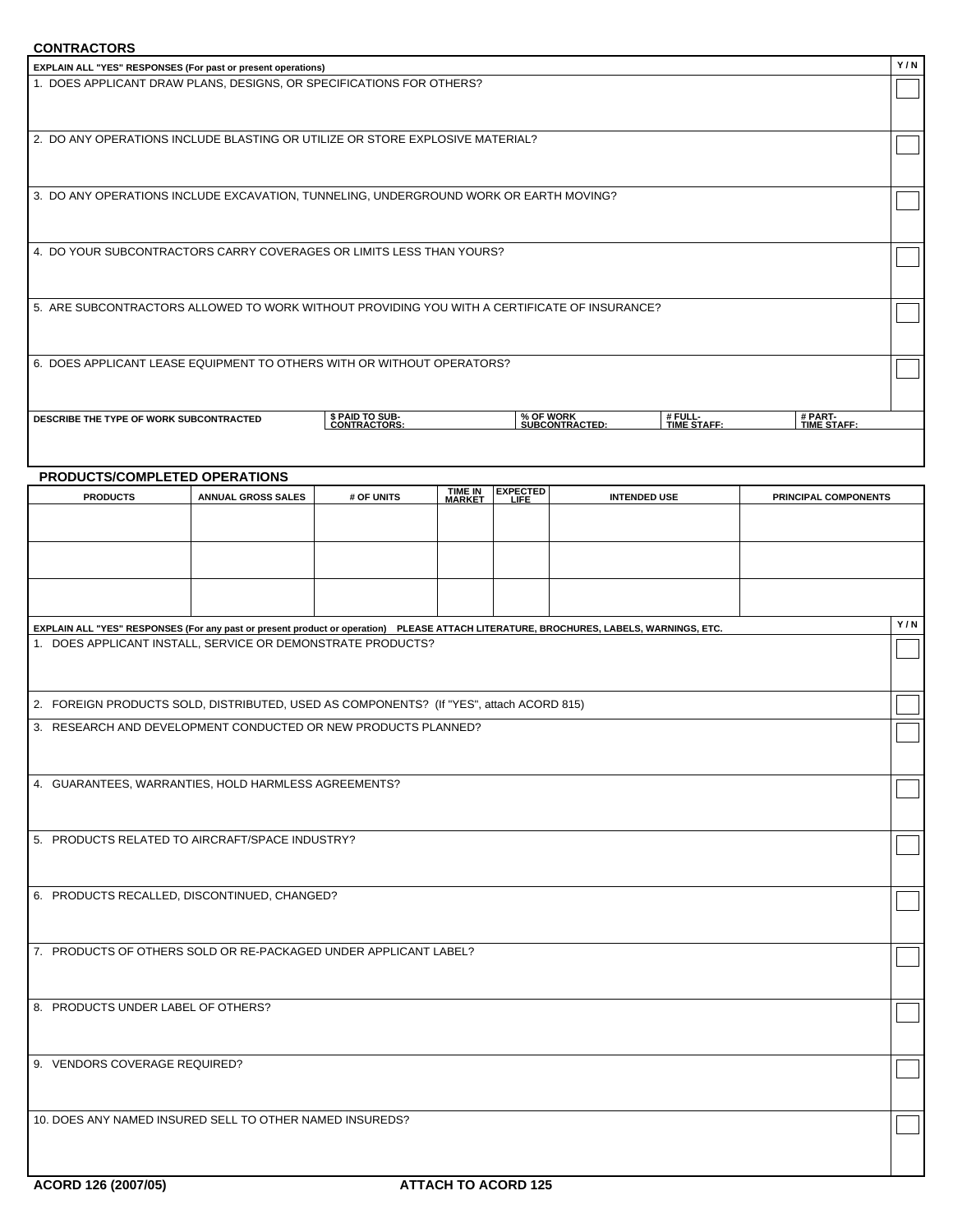|                   |                                    | ADDITIONAL INTEREST/CERTIFICATE RECIPIENT                                     |                    | ACORD 45 attached for additional names                                                                                 |                             |                               |                                |     |
|-------------------|------------------------------------|-------------------------------------------------------------------------------|--------------------|------------------------------------------------------------------------------------------------------------------------|-----------------------------|-------------------------------|--------------------------------|-----|
| <b>INTEREST</b>   | RANK:                              | <b>NAME AND ADDRESS</b>                                                       | <b>REFERENCE#:</b> |                                                                                                                        | <b>CERTIFICATE REQUIRED</b> |                               | <b>INTEREST IN ITEM NUMBER</b> |     |
|                   | <b>ADDITIONAL INSURED</b>          |                                                                               |                    |                                                                                                                        |                             | <b>LOCATION:</b>              | <b>BUILDING:</b>               |     |
| <b>LOSS PAYEE</b> |                                    |                                                                               |                    |                                                                                                                        |                             | <b>VEHICLE:</b>               | BOAT:                          |     |
| <b>MORTGAGEE</b>  |                                    |                                                                               |                    |                                                                                                                        |                             | <b>SCHEDULED ITEM NUMBER:</b> |                                |     |
| <b>LIENHOLDER</b> |                                    |                                                                               |                    |                                                                                                                        |                             | <b>OTHER</b>                  |                                |     |
|                   | <b>EMPLOYEE AS LESSOR</b>          |                                                                               |                    |                                                                                                                        |                             |                               |                                |     |
|                   | <b>GENERAL INFORMATION</b>         | <b>ITEM DESCRIPTION:</b>                                                      |                    |                                                                                                                        |                             |                               |                                |     |
|                   |                                    | EXPLAIN ALL "YES" RESPONSES (For all past or present operations)              |                    |                                                                                                                        |                             |                               |                                | Y/N |
|                   |                                    |                                                                               |                    | 1. ANY MEDICAL FACILITIES PROVIDED OR MEDICAL PROFESSIONALS EMPLOYED OR CONTRACTED?                                    |                             |                               |                                |     |
|                   |                                    |                                                                               |                    |                                                                                                                        |                             |                               |                                |     |
|                   |                                    |                                                                               |                    |                                                                                                                        |                             |                               |                                |     |
|                   |                                    | 2. ANY EXPOSURE TO RADIOACTIVE/NUCLEAR MATERIALS?                             |                    |                                                                                                                        |                             |                               |                                |     |
|                   |                                    |                                                                               |                    |                                                                                                                        |                             |                               |                                |     |
|                   |                                    |                                                                               |                    |                                                                                                                        |                             |                               |                                |     |
|                   |                                    |                                                                               |                    |                                                                                                                        |                             |                               |                                |     |
|                   |                                    | TRANSPORTING OF HAZARDOUS MATERIAL? (e.g. landfills, wastes, fuel tanks, etc) |                    | 3. DO/HAVE PAST, PRESENT OR DISCONTINUED OPERATIONS INVOLVE(D) STORING, TREATING, DISCHARGING, APPLYING, DISPOSING, OR |                             |                               |                                |     |
|                   |                                    |                                                                               |                    |                                                                                                                        |                             |                               |                                |     |
|                   |                                    |                                                                               |                    |                                                                                                                        |                             |                               |                                |     |
|                   |                                    | 4. ANY OPERATIONS SOLD, ACQUIRED, OR DISCONTINUED IN LAST FIVE (5) YEARS?     |                    |                                                                                                                        |                             |                               |                                |     |
|                   |                                    |                                                                               |                    |                                                                                                                        |                             |                               |                                |     |
|                   |                                    |                                                                               |                    |                                                                                                                        |                             |                               |                                |     |
|                   |                                    |                                                                               |                    |                                                                                                                        |                             |                               |                                |     |
|                   |                                    | 5. MACHINERY OR EQUIPMENT LOANED OR RENTED TO OTHERS?                         |                    |                                                                                                                        |                             |                               |                                |     |
|                   |                                    |                                                                               |                    |                                                                                                                        |                             |                               |                                |     |
|                   |                                    |                                                                               |                    |                                                                                                                        |                             |                               |                                |     |
|                   |                                    | 6. ANY WATERCRAFT, DOCKS, FLOATS OWNED, HIRED OR LEASED?                      |                    |                                                                                                                        |                             |                               |                                |     |
|                   |                                    |                                                                               |                    |                                                                                                                        |                             |                               |                                |     |
|                   |                                    | 7. ANY PARKING FACILITIES OWNED/RENTED?                                       |                    |                                                                                                                        |                             |                               |                                |     |
|                   |                                    |                                                                               |                    |                                                                                                                        |                             |                               |                                |     |
|                   |                                    |                                                                               |                    |                                                                                                                        |                             |                               |                                |     |
|                   | 8. IS A FEE CHARGED FOR PARKING?   |                                                                               |                    |                                                                                                                        |                             |                               |                                |     |
|                   |                                    |                                                                               |                    |                                                                                                                        |                             |                               |                                |     |
|                   |                                    |                                                                               |                    |                                                                                                                        |                             |                               |                                |     |
|                   | 9. RECREATION FACILITIES PROVIDED? |                                                                               |                    |                                                                                                                        |                             |                               |                                |     |
|                   |                                    |                                                                               |                    |                                                                                                                        |                             |                               |                                |     |
|                   |                                    | 10. IS THERE A SWIMMING POOL ON THE PREMISES?                                 |                    |                                                                                                                        |                             |                               |                                |     |
|                   |                                    |                                                                               |                    |                                                                                                                        |                             |                               |                                |     |
|                   |                                    |                                                                               |                    |                                                                                                                        |                             |                               |                                |     |
|                   |                                    | 11. SPORTING OR SOCIAL EVENTS SPONSORED?                                      |                    |                                                                                                                        |                             |                               |                                |     |
|                   |                                    |                                                                               |                    |                                                                                                                        |                             |                               |                                |     |
|                   |                                    |                                                                               |                    |                                                                                                                        |                             |                               |                                |     |
|                   |                                    | 12. ANY STRUCTURAL ALTERATIONS CONTEMPLATED?                                  |                    |                                                                                                                        |                             |                               |                                |     |
|                   |                                    |                                                                               |                    |                                                                                                                        |                             |                               |                                |     |
|                   |                                    | 13. ANY DEMOLITION EXPOSURE CONTEMPLATED?                                     |                    |                                                                                                                        |                             |                               |                                |     |
|                   |                                    |                                                                               |                    |                                                                                                                        |                             |                               |                                |     |
|                   |                                    |                                                                               |                    |                                                                                                                        |                             |                               |                                |     |
|                   |                                    | 14. HAS APPLICANT BEEN ACTIVE IN OR IS CURRENTLY ACTIVE IN JOINT VENTURES?    |                    |                                                                                                                        |                             |                               |                                |     |
|                   |                                    |                                                                               |                    |                                                                                                                        |                             |                               |                                |     |
|                   |                                    |                                                                               |                    |                                                                                                                        |                             |                               |                                |     |
|                   |                                    | 15. DO YOU LEASE EMPLOYEES TO OR FROM OTHER EMPLOYERS?                        |                    |                                                                                                                        |                             |                               |                                |     |
|                   |                                    |                                                                               |                    |                                                                                                                        |                             |                               |                                |     |
|                   |                                    |                                                                               |                    |                                                                                                                        |                             |                               |                                |     |
|                   |                                    |                                                                               |                    | 16. IS THERE A LABOR INTERCHANGE WITH ANY OTHER BUSINESS OR SUBSIDIARIES?                                              |                             |                               |                                |     |
|                   |                                    |                                                                               |                    |                                                                                                                        |                             |                               |                                |     |